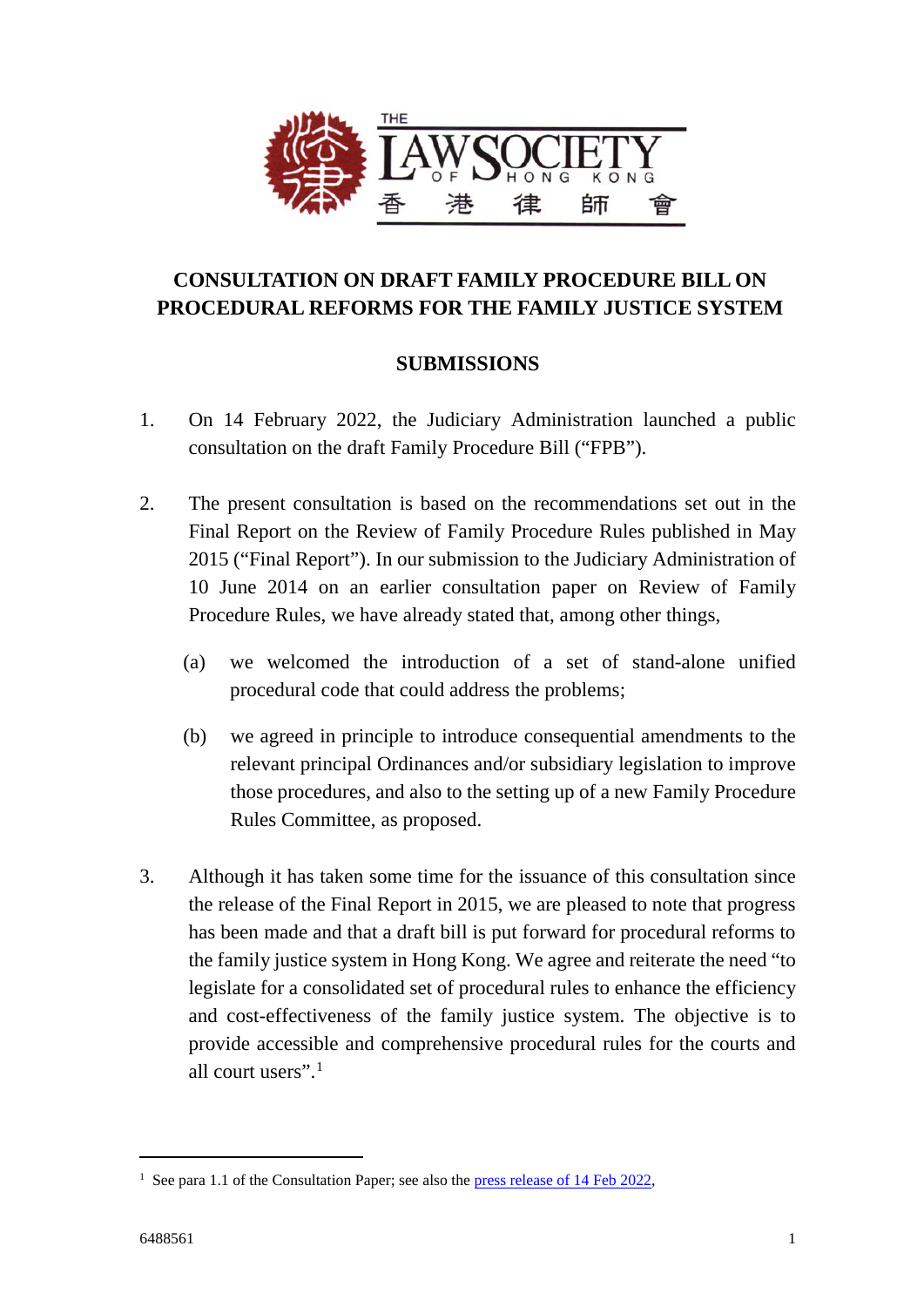## *COMMENTS ON THE BILL*

- 4. One of the aims in drafting the FPB is the use of plain language. It is said that "it is essential that parties have a clear understanding of the actions and associated consequences when taking forward legal proceedings" (§3.12, Consultation Paper). We agree to the use of plain language in the FPB. For example, "permission to appeal" instead of "leave to appeal" is used in the bill, with a definition (which is helpful) on references to such a permission (Clause 2(b), FBP). With guidance, the above could help lay court users to understand the legislation, without being confused by the legalese.
- 5. We note the FPB is relatively short. When passed, it provides the legal basis to implement the recommendations of the Final Report, in particular the setting up of a Masters system in the Family Court (Clause 15, FPB, see also §2.3 of the Consultation Paper) and the establishment of the Family Procedure Rules Committee ("FPRC") as the single rulemaking authority for the family-related procedural rules (Clauses  $24 - 26$ , FPB). Deliberations of procedural rules and issuance of the requisite practice directions thereof could take time, but as they are to be considered only subsequently, the establishment of the Masters system and also the FPRC would not be put back. This two-stage approach to the legislation is appreciated; that would help expedite the process.
- 6. The introduction of a Family Masters system in the first stage of the legislative exercise in particular is welcomed. Family Masters, when introduced, could provide *immediate* relief to the already heavy workload of Family Judges, before the detailed procedural rules are to be finalized in the second stage.
- 7. Apart from the above general observations, we have the following comments on the FPB itself.
	- (a) Clause 11 of the FPB provides that

"In a family proceeding, the court has power to make a declaration of beneficial ownership in favour of or against a third party".

This clearly sets out the jurisdiction of the court vis-à-vis a third party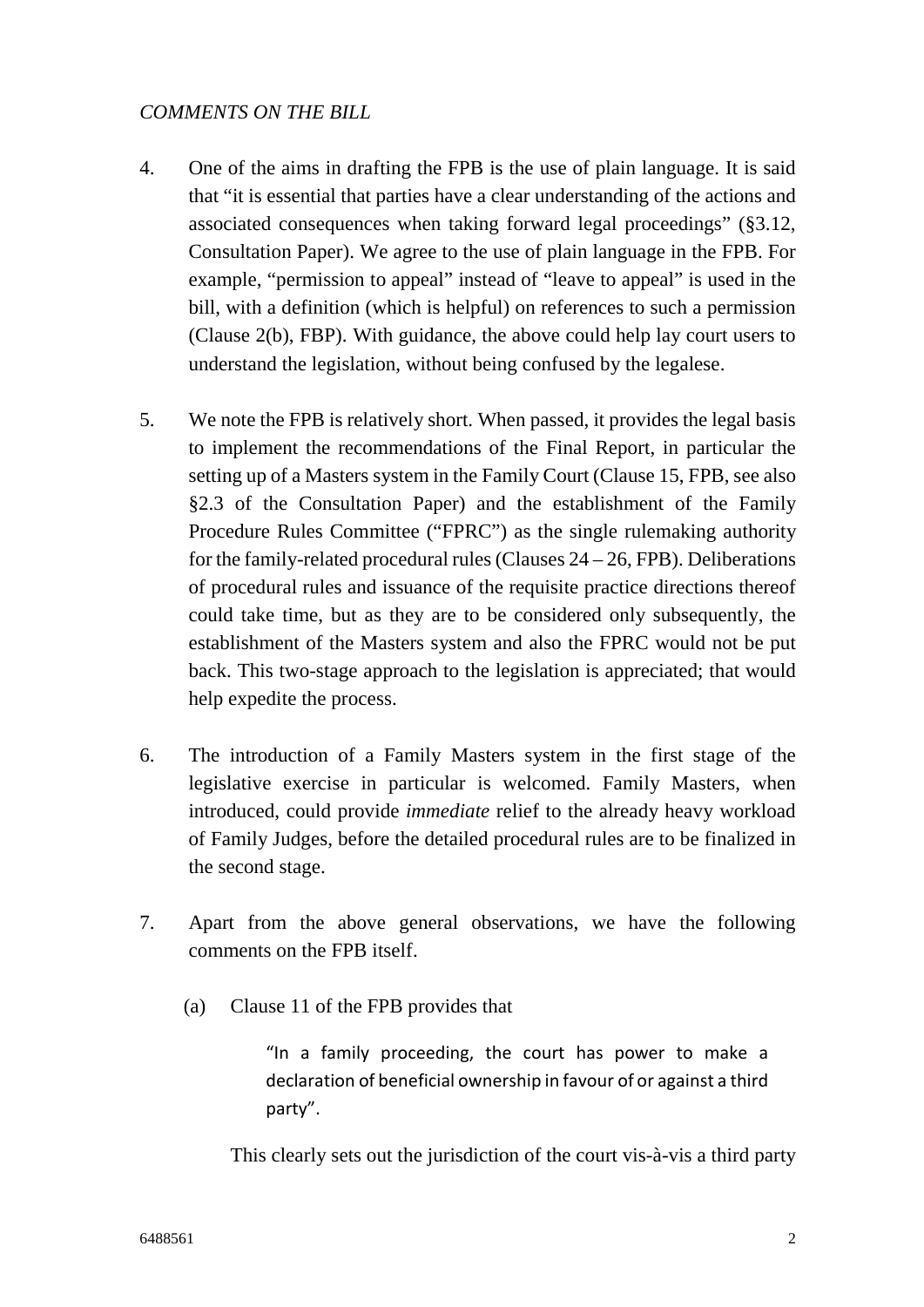and is helpful. We agree to this proposal.

(b) Clause 12(1) provides that

"(1) Unless otherwise provided by an enactment, an order of the court in a family proceeding is final and conclusive between the parties."

A court order given in a matrimonial matter is subject to appeal. The reference to "finality" in the above clause requires clarification.

(c) Clause 12(2) states that

"(2) The court has power to vary, suspend, rescind, discharge or revive an order made by it, including the following power - …"

It is not clear whether the Family Court would now have power under the above proviso to vary an order for which the court has no jurisdiction to do so. For example, under section 11 of the Matrimonial Proceedings and Property Ordinance (Cap. 192), the Family Court has no power to vary orders for lump sum payment for spouse or children, or a transfer of property.

(d) Clause 20(3) could affect how the docket system now being proposed is to operate. Clause 20(3) states that

> "(3) An appeal lies as of right to a Family Judge in chambers from an order of a Master in a family proceeding."

How the above is to be applied vis-à-vis the docket system requires further discussion. On other hand, there should be consideration on the new family procedure rules governing appeals from Family Court.

(e) Clause 3(2)(i) refers to the short title of Cap. 192 as the "*Matrimonial* Proceedings and Property Ordinance". This is the current name of Cap. 192. However, in Clause 4(2)(f) and Clause 17(f), Cap. 192 is referred to as "*Family* Proceedings and Property Ordinance". Although we understand that the Judiciary Administration intends to later amend the short title of Cap. 192 to "Family Proceedings and Property Ordinance" to better reflect the nature of the matters to be dealt with under the legislation when the Family Procedure Rules come into operation, and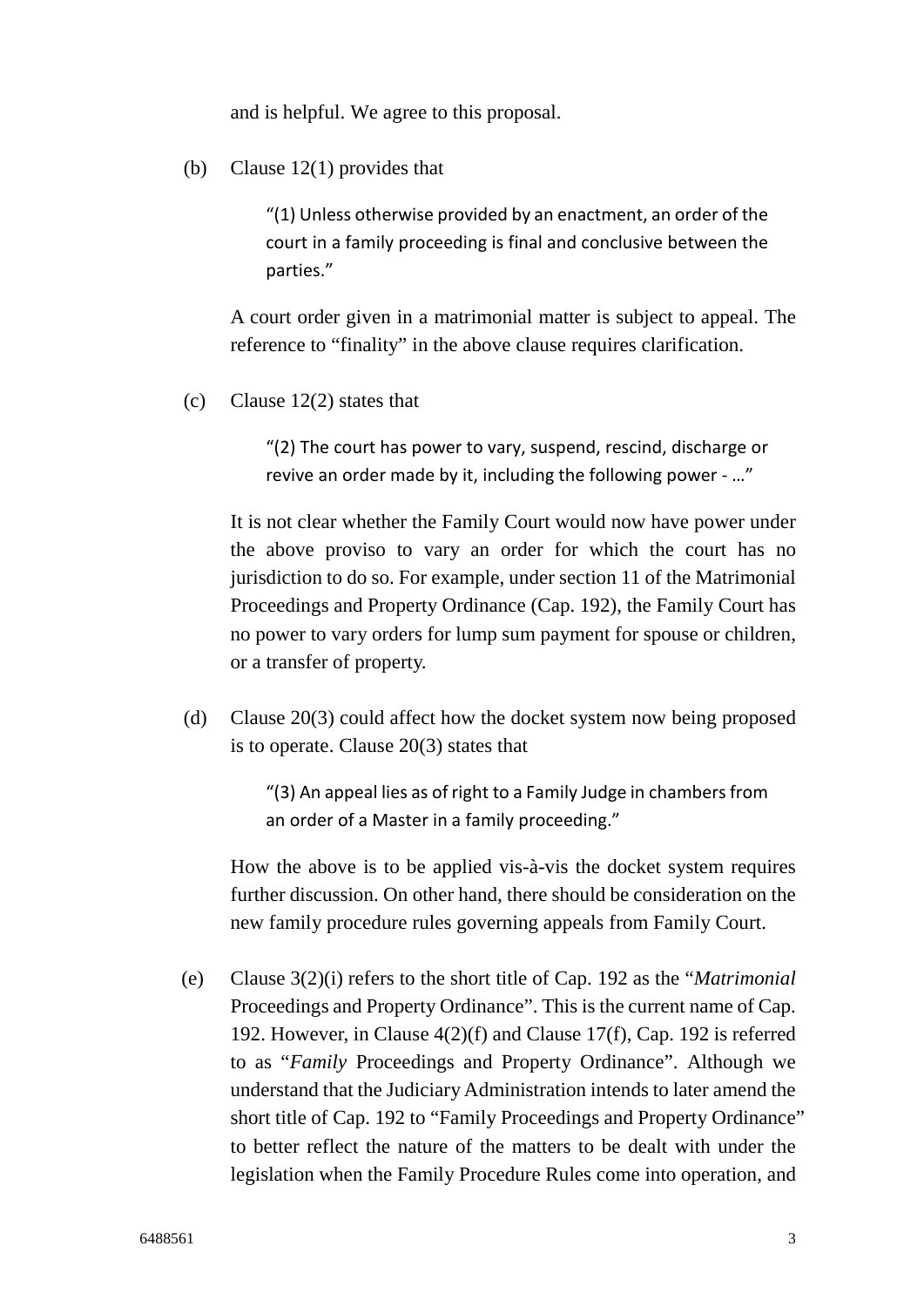also those clauses naming Cap. 192 as the Family Proceedings and Property Ordinance may not come into effect at the same time as other clauses, this approach in drafting is without disrespect confusing and invites queries and arguments. Jurisprudentially, with this drafting, a piece of legislation in Hong Kong would have two names and that, if at all possible, should be avoided. We are also not aware of this drafting approach for other legislation.

In our views, the word "matrimonial" in "Matrimonial Proceedings and Property Ordinance" does not differ significantly from the word "family" in the context of Cap. 192:

- 1) Both "matrimonial" and "family" in the above contexts are easy to be understood. Even if there is not a change as proposed, there is no confusion from the profession or the public when they are to refer to the ordinance;
- 2) The Chinese translation for "matrimonial" is 婚姻 and that for "family" is 家事. The two basically mean the same to the local populace. In some cases, in the context of the matters set out in the Cap. 192, they are used interchangeably.
- 3) We are not aware of any causes of concern from the public or the Judiciary in the use of the word "Matrimonial" in Cap. 192.
- 4) We note that the short title to Cap. 192 provides that the Ordinance is to

"To consolidate and amend the law relating to ancillary and other relief in *matrimonial* causes and other *matrimonial* proceedings; to abolish the right to claim restitution of conjugal rights; and *for purposes connected with or relating to the matters aforesaid.*" (emphasis supplied).

The references in the short title are to matrimonial and not family matters. If there is a genuine and material difference between "matrimonial" and "family", insofar as Cap. 192 is concerned, there will be a mismatch of the short title and the name of the